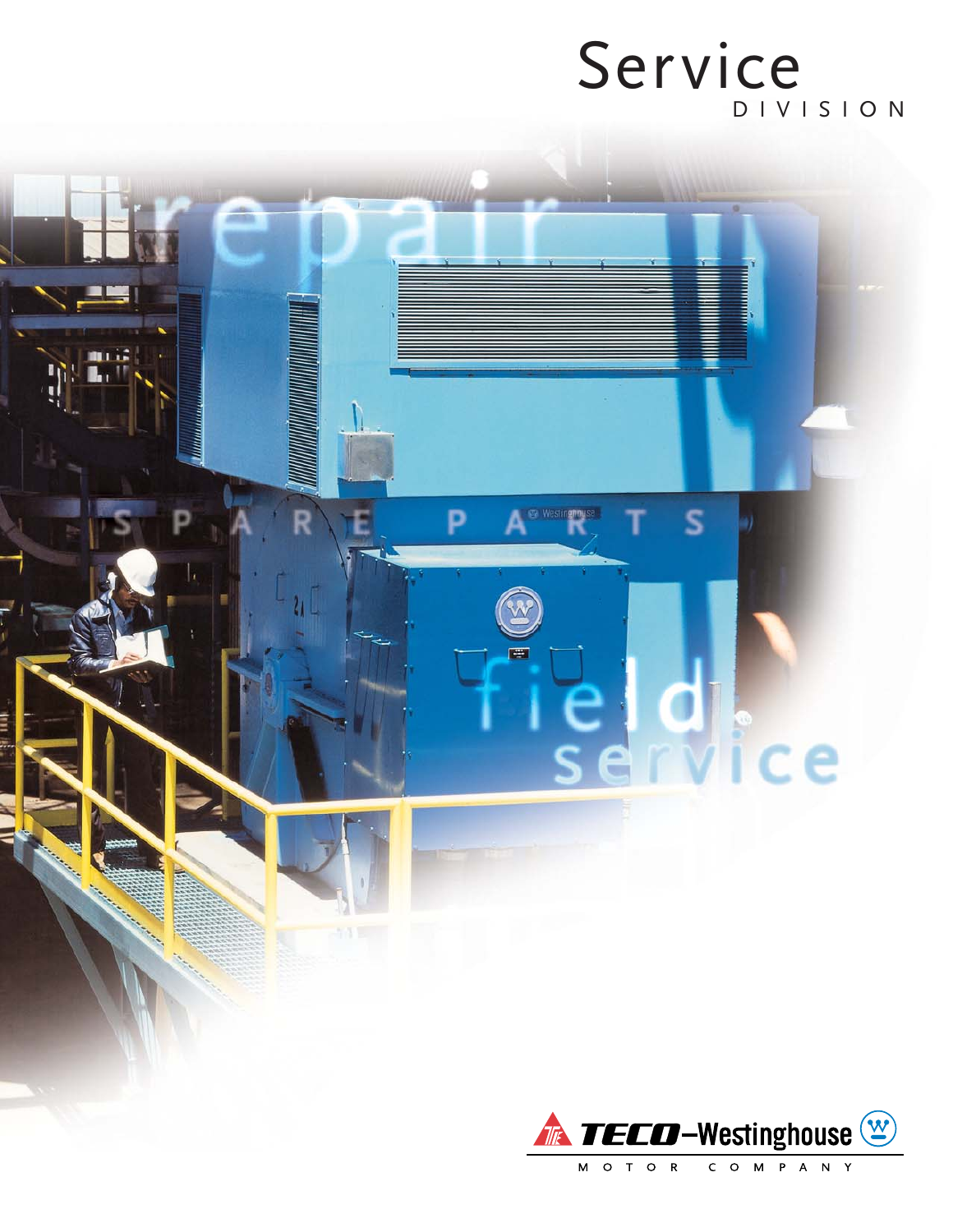## A TOTAL REPAIR PACKAGE



Our specialists can repair large motors from any manufacturer. Of course, as the Service Division of TECO-Westinghouse Motor Company, we specialize in Westinghouse large motor repairs.

#### Only TECO-Westinghouse Motor Company has this kind of large motor repair capability:

- ▲ A massive 200-ton crane that lifts machinery 42 feet high.
- Air pallets that boast a 675,000 lb. gross load capacity.
- A 12-foot diameter Vacuum Pressure Impregnation tank. Only TECO-Westinghouse Motor Company impregnates your windings with our exclusive, long-life Thermalastic® Epoxy Insulation system.
- Lathes that handle up to a 350,000 lb. capacity. Lengths up to 43-feet (center to center) and swing up to 180 inches are no problem.
- ▲ A 120-inch vertical boring mill that is capable of machining the largest frames and brackets.
- ▲ An 8-inch horizontal boring mill that can handle 16-foot vertical movement and 32-foot horizontal movement.
- ▲ An induction brazing table that is 51-inches in diameter.

When a large motor breaks down and halts a critical process in your facility, you may need expert help immediately. That's why TECO-Westinghouse Motor Company's Service Division offers you the most complete large motor service package available.

We offer more than simple repairs of an electric motor. We deliver comprehensive solutions to complex problems. Our state-of-the-art engineering and design facilities, along with 110 years of practical experience in building large motors, will provide you with the most viable service alternative.

We specialize in large motor repairs. And our repair experts can rush to your site and assist you with on-the-spot inspection, trouble-shooting and minor repairs. If necessary, we will arrange for on-site removal and transportation back to our Round Rock, Texas, headquarters facility. Upon receipt at our 500,000 sq. foot facility, our experienced repair team will immediately swing into action. If needed, we can work around the clock, 24 hours a day, 7 days a week until the job is

done. Our service team will first provide a thorough inspection and analysis of the equipment. After getting to the root of the problem, we can then perform a complete array of repairs. Before shipment, the motor will be thoroughly tested in our state-of-the-art test facility. We can also arrange for on-site installation so you are back up and running as quickly as possible.

#### STATE-OF-THE-ART TESTING

TECO-Westinghouse Motor Company's test facility is specially designed for large motors. After we repair or upgrade your motor, we can offer a complete package of factory testing options that no other repair facility can match:

- Full voltage, full speed run test up to 13.8 kV, 3600 RPM
- Heat Run
- Dual Frequency Load Testing
- Locked Rotor
- Sound Level
- Resonance Vibration Analysis
- Modal Analysis

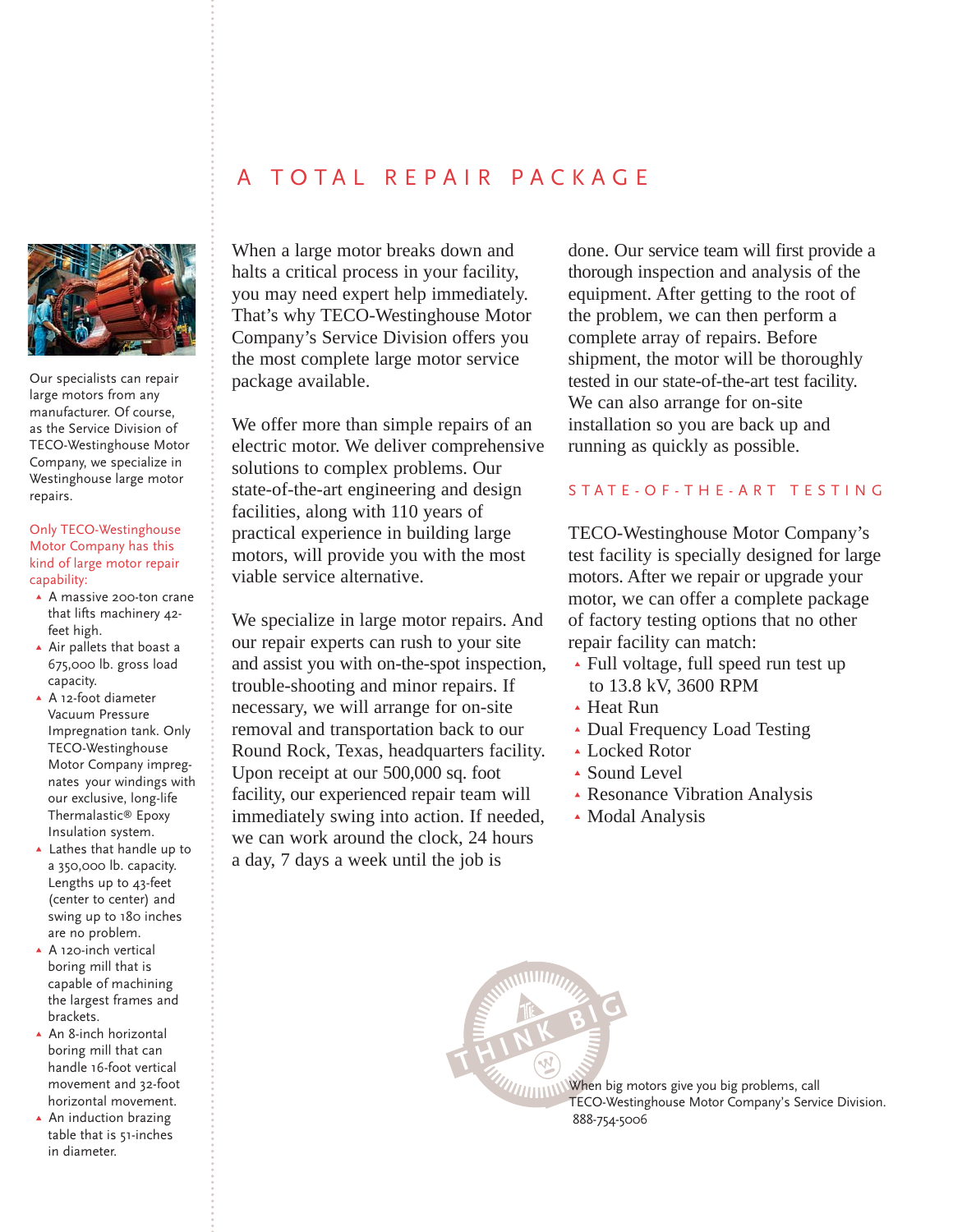We have over 400,000 Westinghouse shop order files in-house, dating back to the early 1900's.

**THURSDAY** 

**Thursday** 

m

 $\mathbf{r}$ 

 $\frac{1}{3}$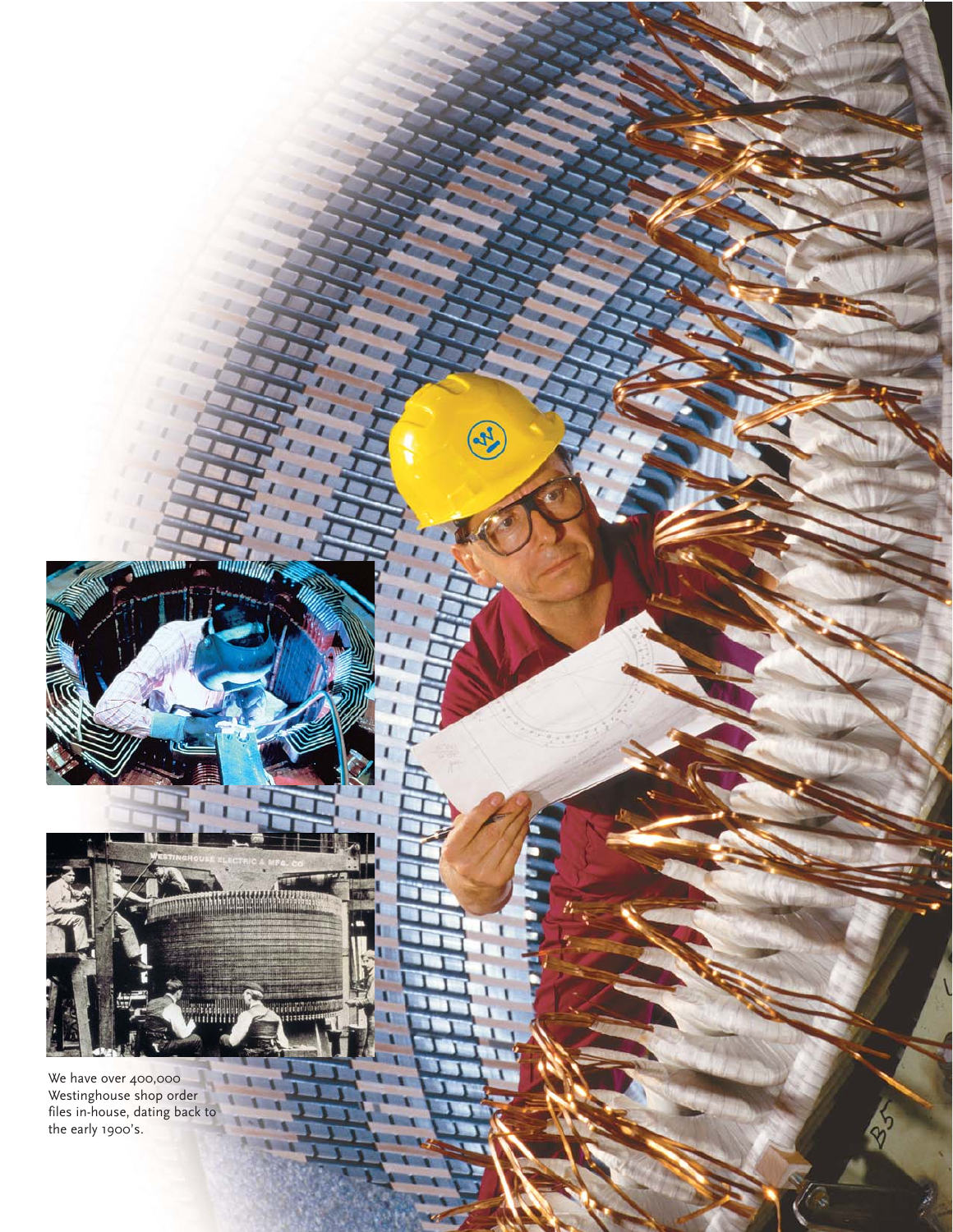## A TECHNOLOGICAL ADVANTAGE

#### ENGINEERING SERVICES INCLUDE

- **A** Preventative **Maintenance**
- **A** Predictive Maintenance
- **A** Testing
- **A** Commissioning
- **A** Installation and Removal Assistance
- **A** Troubleshooting
- **A** Power Systems Studies
- **A** Consulting Services
- **Alignments**
- Vibration Analysis
- **A** Dynamic Balancing
- **A** On-site Rewinding and Reconditioning

**THINK BIG** 

- ▲ Re-designs
- **A** Turnkey Projects
- **A** Training

Sometimes plant managers want the maintenance team to do what seems to be impossible. Like move an existing motor to a different area to be coupled with a new pump. No problem, unless the motor is rated at 8,000 HP and the new pump needs a 10,000 HP motor, right?

Well, TECO-Westinghouse Motor Company's Service Division can often make the seemingly impossible, possible. Our design engineers regularly bring in older motors and uprate them. Even better, we can often improve the efficiency ratings at the same time. So you can get a more powerful motor that saves your plant money every day.

With years of practical experience and advanced computer programs that integrate finite element analysis and modal analysis into the decision-making process, our engineers can provide you with unique alternatives not available elsewhere.

## enginee

## FINITE ELEME

**WHITHAN When big motors give you big problems, call** TECO-Westinghouse Motor Company's Service Division. 888-754-5006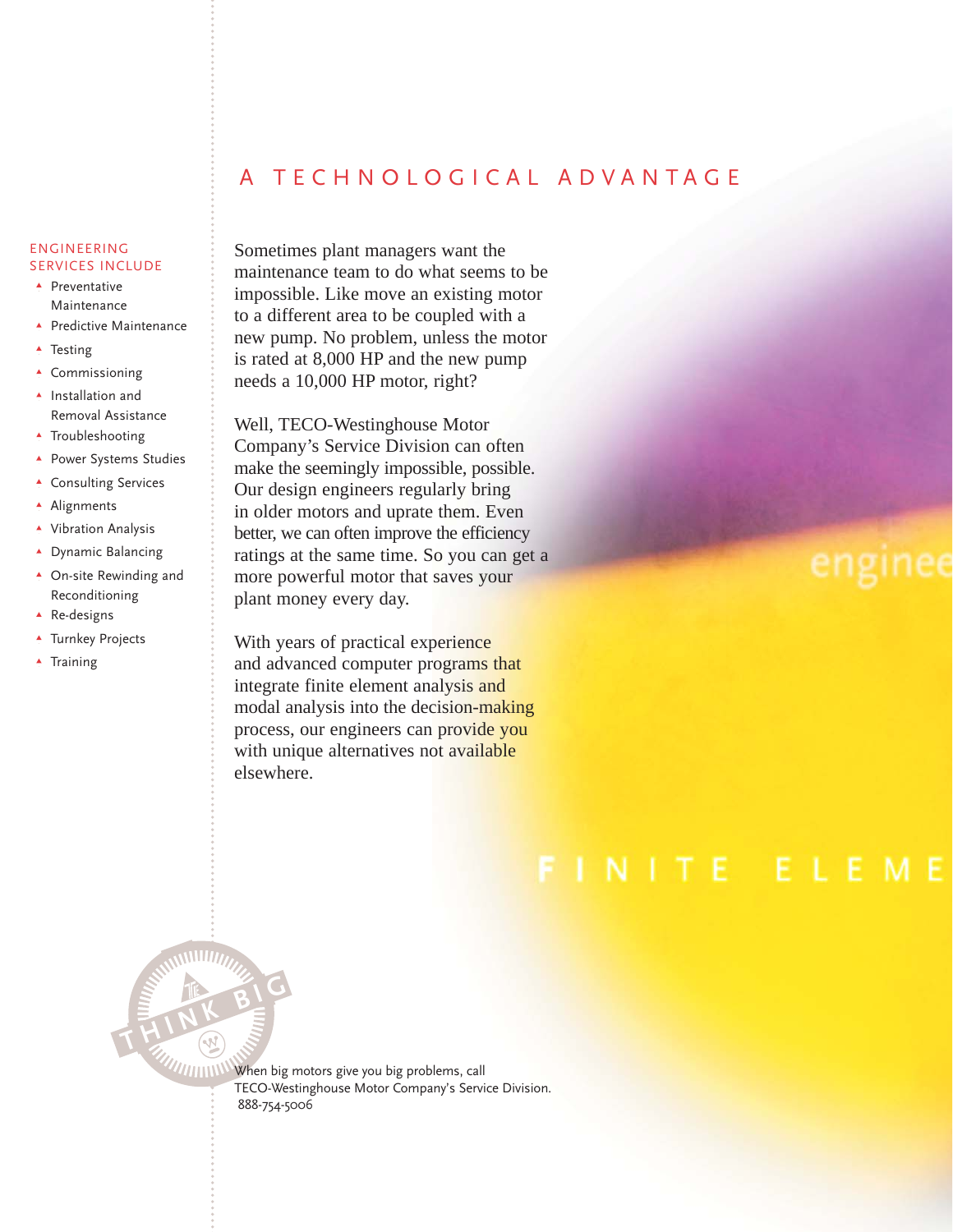## 3D modeling

# red<br>solutions

## NT ANALYSIS



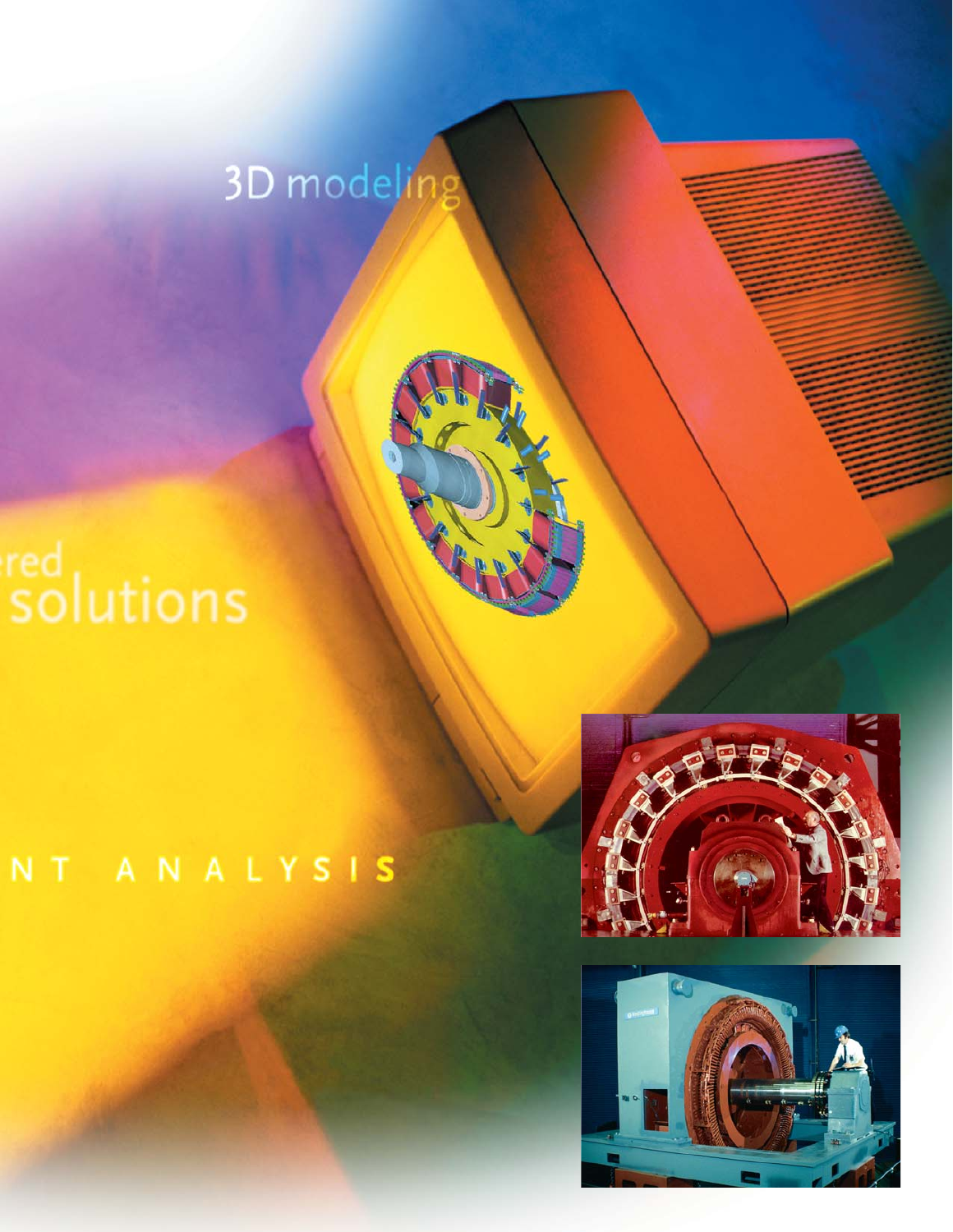With the original engineering drawings in-hand, we can go to work for you quickly. To greatly reduce your down-time expenses, we are able to manufacture your replacement parts, such as rotors, before your motor is even taken out of service. You save time, greatly reduce your costs, and get the best service available.

When big motors give you big problems, call TECO-Westinghouse Motor Company's Service Division. 888-754-5006

**THINK BIG**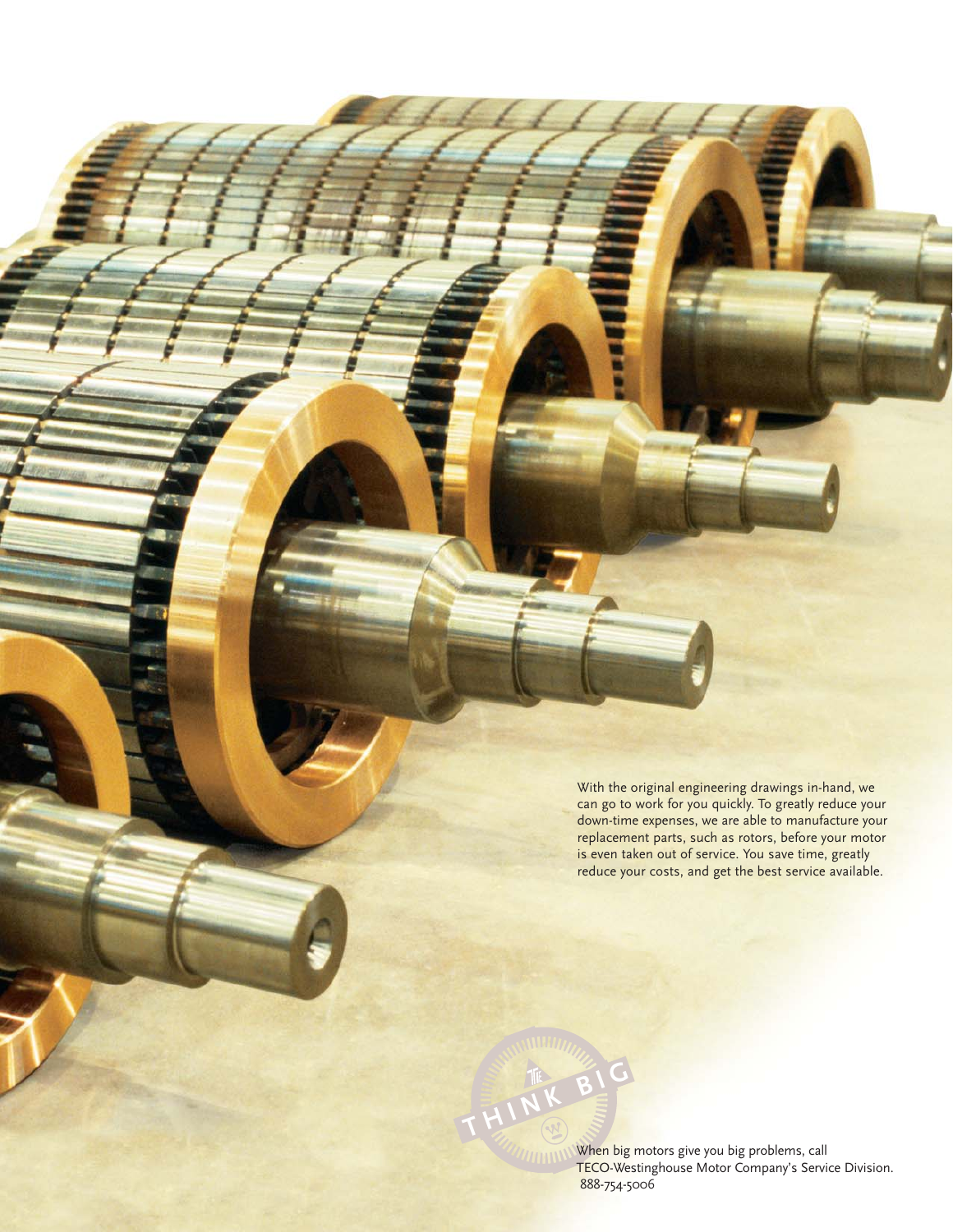### GENUINE WESTINGHOUSE SPARE PARTS



In maintaining your plant at optimum efficiency, you probably have had your share of unexpected surprises. Fortunately, motors will usually not be the source of these surprises. As a rule, when properly maintained, motors provide years of trouble-free service. But there's an exception to every rule. And maybe tomorrow the large motor you're responsible for will break down. If this down-time will cost your facility thousands or even millions of dollars, then it's time for you to buy some critical spare parts. Ask us about our complementary analysis of your motor components. We'll be happy to provide a recommended spare parts list for you. We can even prioritize the items for you.

Remember, if you have a Westinghouse large motor, then we are the right people to call for genuine Westinghouse spare motor parts. With over 400,000 Westinghouse motor shop orders in-house, we can quickly determine what original equipment was included and provide you with the parts that will get you up and running again fast.

Whether you need repair assistance, engineering analysis, or spare parts for your motor, TECO-Westinghouse Motor Company is the most qualified large motor service organization in the world. Contact us for more information: 888-754-5006.



Our sophisticated split-sleeve bearings are precision crafted of quality materials and engineered for easy inspections and maintenance.



Massive reaction-type brushholders provide optimum commutation in DC applications.



Only TECO-Westinghouse Motor Company impregnates windings with our exclusive Thermalastic® Epoxy Insulation System.

#### COMMONLY PURCHASED SPARES ON LARGE WESTINGHOUSE AND TECO-WESTINGHOUSE MOTOR COMPANY PRODUCTS

|                           | Large Induction Motors | Synchronous Motors | DC Motors |
|---------------------------|------------------------|--------------------|-----------|
| <b>Bearings</b>           | ▲                      | ٨                  | ▲         |
| Oil Rings                 | ▲                      | ٨                  |           |
| <b>Bearing Seals</b>      | ▲                      |                    |           |
| <b>Bearing Caps</b>       | ٨                      |                    |           |
| Armature Coils            |                        |                    |           |
| <b>Stator Coils</b>       | ▲                      | ▲                  |           |
| Collectors                |                        | ٨                  |           |
| Main Fields / Field Coils |                        | Δ                  | ٨         |
| Rotor Bars                | ▲                      |                    |           |
| Commutating Poles / Coils |                        |                    |           |
| Resistance Rings          | ▲                      |                    |           |
| Complete Stators          | A                      | ▲                  |           |
| Complete Rotors           | ▲                      | ▲                  |           |
| Control Wheel Components  |                        | ▲                  |           |
| <b>Brushholders</b>       |                        |                    |           |
| <b>Brushes</b>            |                        |                    |           |
| Complete Armatures        |                        |                    |           |
| Complete Field Frames     |                        |                    |           |
| Commutators               |                        |                    |           |